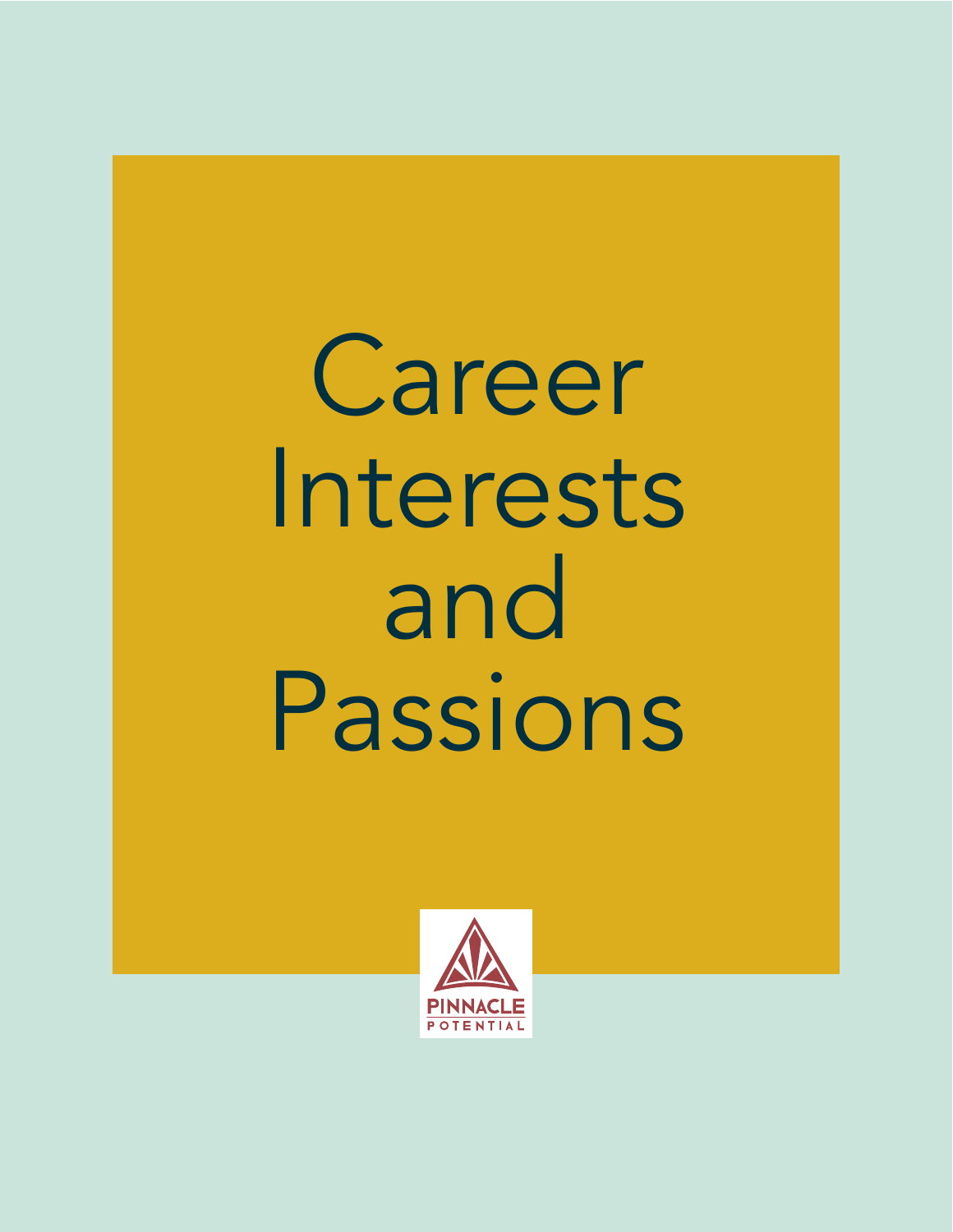The following assessment is designed to help you explore the level of interest and passion in your current job. But why is having career passion even important? Additionally, what is the state of passion in most people's careers? There is overwhelming evidence that a majority of workers globally including those in Canada are actively disengaged from their work.

In a Global Survey completed by Gallup and published on the website of the Harvard Business Review confirms that only 16% of Canadians are engaged in their work. Gallup defined engagement as "Those who work with passion and feel a profound connection to their company." This idea of engagement and passion for work versus monetary rewards is seen by people as being mutually exclusive. If you choose money, then you will not be able to find passion in your work but can earn good living. Where as, choosing passion will lead to happier work, but result in decreased income. However, it is strongly recommended that passion never be completely sacrificed at the expense of money and any other additional financial benefits. It would be wise

to do things that make you happy at work, as having passion can reawaken and reconnect you to what is most meaningful. There are many reasons for having passion at work and following are just a few of them.

#### PASSION ENHANCES YOUR DESIRE TO PURSUE EXCELLENCE

When you find passion, there is a greater commitment to doing your work well. I am sure that we all know people that lack dedication, loyalty and devotion. In the end, these individuals have settled on producing average or even mediocre results in their work. Having passion leads to putting forward your very best, achieving your highest potential and results. It also follows that producing excellent performance outcomes results in higher career income.

#### PASSION BUILDS ENERGY

Try to remember the feeling when you had to accomplish a task where you were completely unenthusiastic and indifferent? Did this task make you feel highly invigorated and energized? I would probably guess not. Individuals that are passionate about their

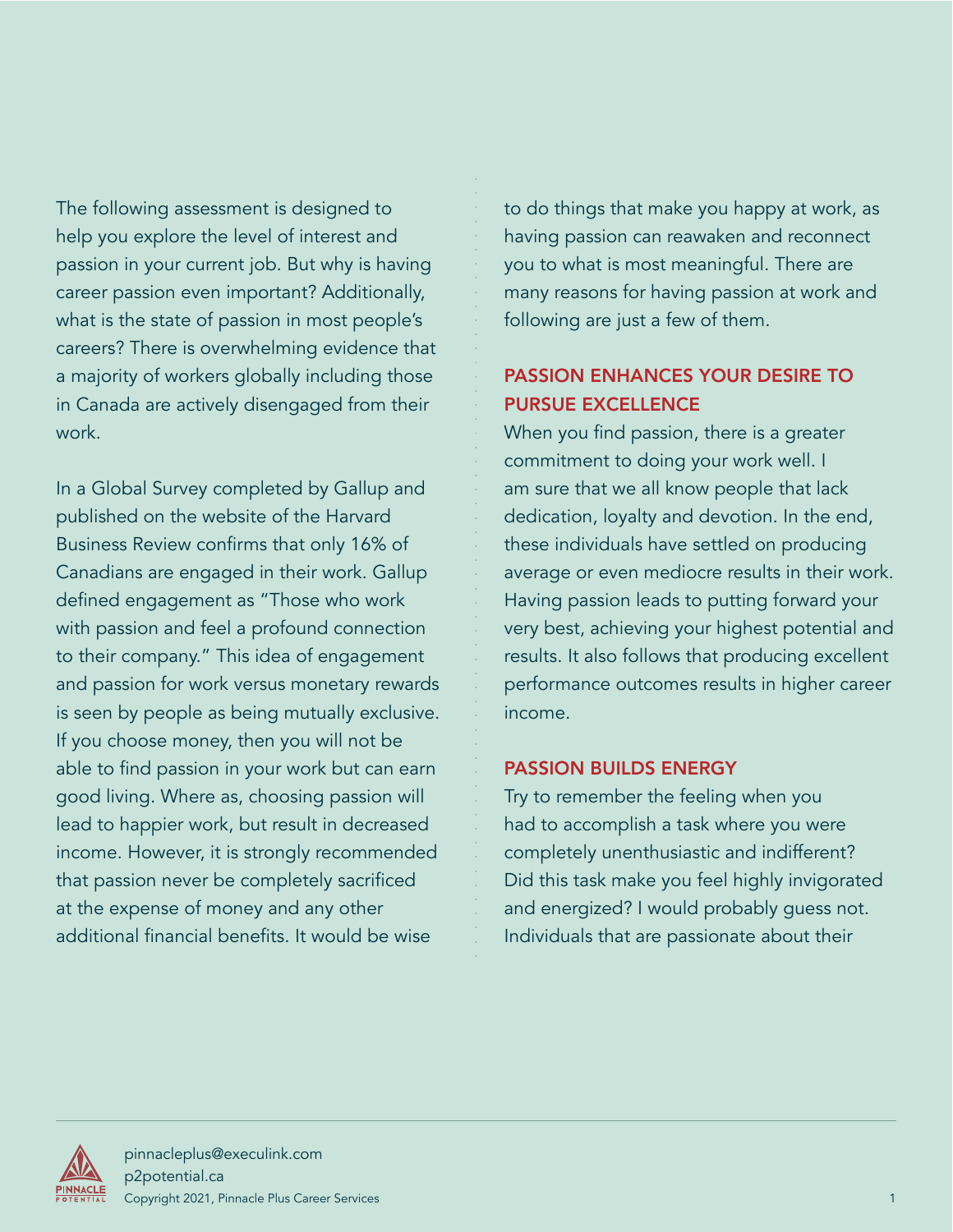work experience greater feelings of vitality, motivation and strength. Passion enhances these qualities and will heighten energy levels for work.

#### YOU WILL FEEL MORE SATISFIED AND LESS **STRESSED**

Passionate work is extremely satisfying. Research has demonstrated that employees with low levels of job satisfaction are more likely to experience emotional burn-out, along with elevated levels of anxiety and depression. Having passion for your work is an excellent way to reduce work stress. Passion can bring you greater relaxation, joy and satisfaction.

#### WITH PASSION, WORK DOES NOT BECOME A 'WORKLOAD'

A very famous quote by Confucius states, "Choose a job you love, and you will never have to work a day in your life." In the end, work will always be work. Work can be routine and regular having many deadlines, stresses and expectations. There is no escaping these facets of work. However, there are many people in careers with lighter burdens because they have passion. There are many

ways to love what you do, while still working hard. However, there is a dramatic difference between work being challenging, purposeful and meaningful, as opposed burdensome, monotonous and life draining.

#### PASSION HELPS FOSTER A POSITIVE WORK **ATTITUDE**

Some of you might know someone in your life who cannot wait for the day to retire. Maybe, this person who cannot wait to retire is you. However, on the contrary, there has been research confirming that those who are satisfied with their work tend to retire later in life. Studies also demonstrate that employee satisfaction is one of the strongest predictors of long-term positive performance, and even career accomplishments. In the end, passion can enhance your attitude towards work, leading to greater satisfaction and a successful long-term career.

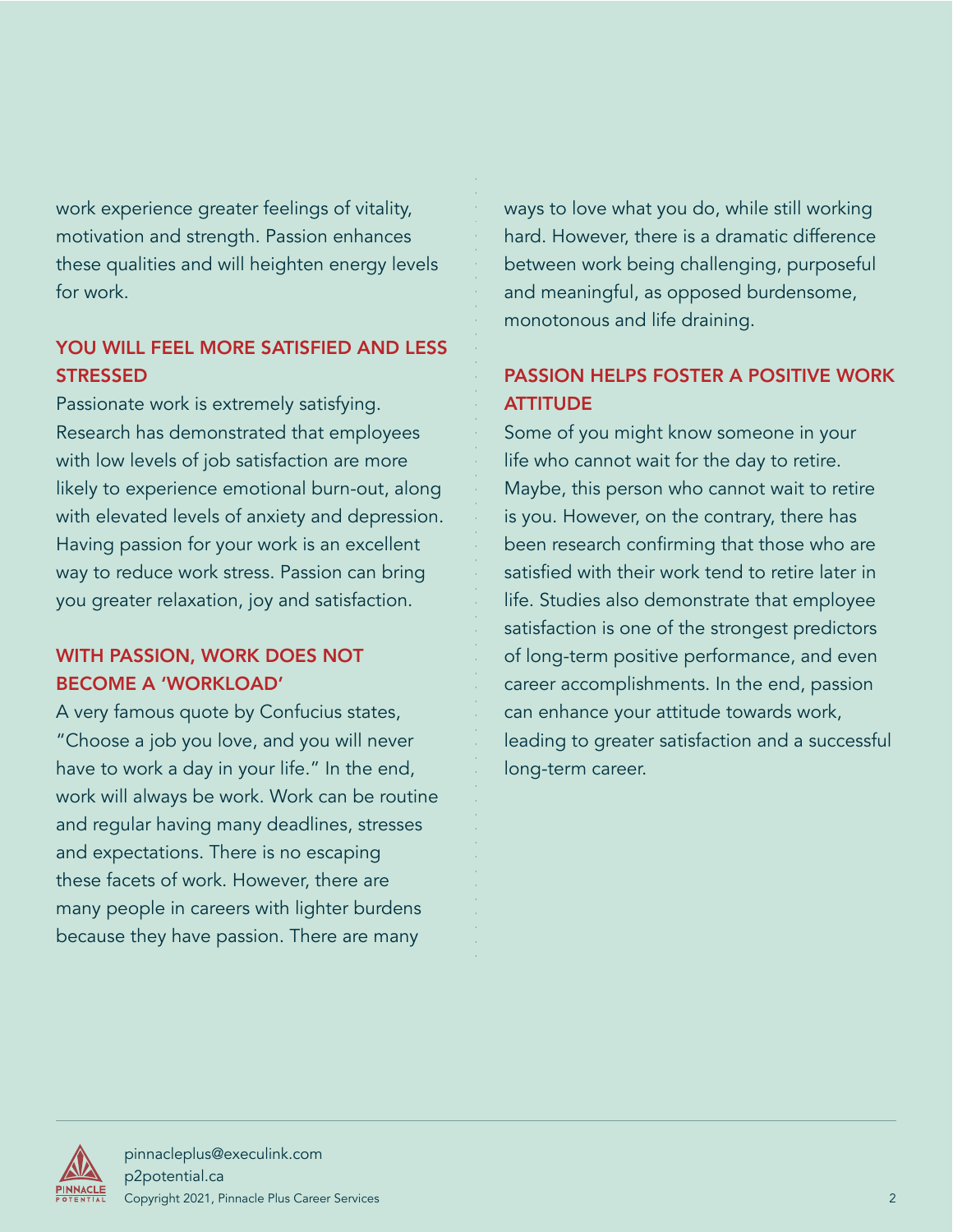### INTEREST AND PASSION EXERCISE

- 1. Think of all the tasks, duties and/or responsibilities that are part of your regular work (routine) on a weekly basis. List them down on a piece paper or record them (e.g. Word). Examples of these tasks would include completing reports, supervising staff, attending meetings, delegating responsibility or talking with customers. Complete a comprehensive and detailed list of these tasks.
- 2. Identify each one of the tasks with a LIKE (L) or DISLIKE (D). Then, generate a separate list into LIKES and DISLIKES
- 3. Using the "LIKE" list, summarize all of the tasks and rank them on a scale of 1 -10 in terms of three aspects. (10 being the highest level of each aspect). Also include another aspect, which is measure of time percentage. The aspects are as follows:

Fulfilment (F) - The level to which you enjoy or value the process of accomplishing the task. Rating: 10 - 8 (Passion) 8-6 (Interest) 6-4 (Slightly Interested) <4 (Minimal Interest)

Value (V) - The worth that each specific task has to the organization and job position. (10 - Extremely Important) (1 - Minimal Importance)

Proficiency (P) - The level of skill and aptitude that you currently possess to complete each of the given tasks successfully.

(10 -Superior Proficiency) (8 - 6 Extremely Competent) (6-4 Average) <4 (Minimal Competency)

Percentage (PER) - The estimated percentage of time that you would spend on each of the given tasks on a weekly basis. Identify a percentage for each task

#### 4. Form a comprehensive list under the following categories:

| Tasks (Liked) | Fulfilment (F) | Value (V)  | Proficiency (P) | Percentage (%) of Time Spent on Task |
|---------------|----------------|------------|-----------------|--------------------------------------|
|               | $(1 - 10)$     | $(1 - 10)$ | $(1 - 10)$      | (Weekly)                             |